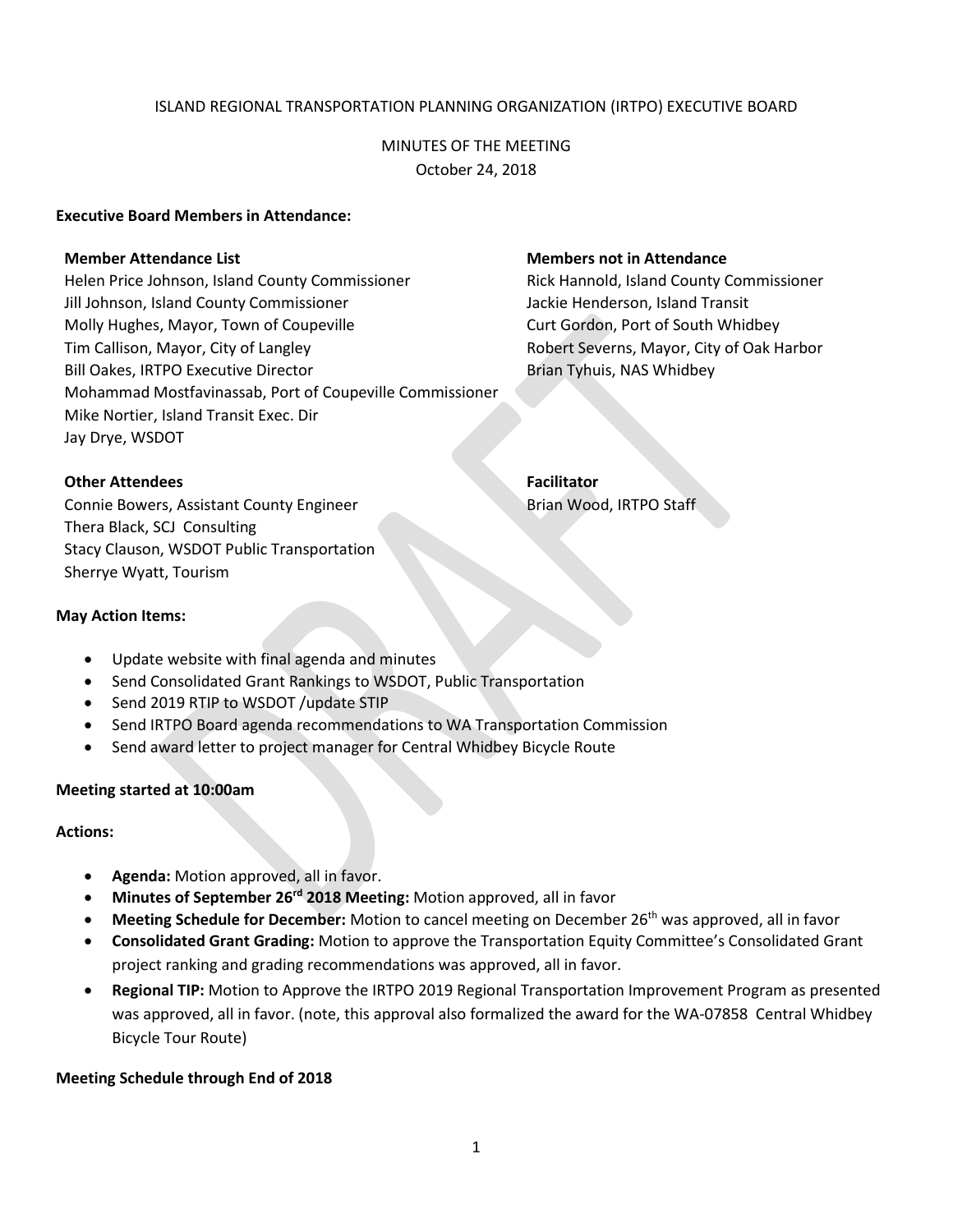• The Board considered availability for the November and December meetings of the IRTPO and decided to cancel the December meeting.

# **Consolidated Grant Rankings**

- A presentation was made that summarized the Consolidated Grant activities for Island Region, the scoring and ranking process by the Transportation Equity Committee and projects details.
- Comments on process:
	- $\circ$  It was emphasized that more effort by the IRTPO to encourage participation by organizations and to support applicants was needed.
	- $\circ$  Improvements in participation by eligible scoring organizations, and encouraging accurate scoring were noted as important targets.
	- $\circ$  It was recognized that the IRTPO is still engaged in many firsts, such as developing its first Human Services Transportation Plan, which limited more overt participation in grant-support activities.
	- o There was discussion about vehicle electrification. Island Transit noted that electrification did not reduce costs at this point, and their primary benefits are for emissions.
	- o Barriers to service for Stanwood-Camano area were discussed. It was noted that the Health Care Authority would be the organization to consult regarding better alignment of funding to the geographic zone in question.

# **Regional Transportation Improvement Program**

- A project grant fund allocation schedule and project descriptions were reviewed for the IRTPO 2019 Regional Transportation Improvement Program (RTIP).
- The board was largely familiar with the projects on the RTIP.
- One project was discussed: WA-07858 Central Whidbey Bicycle Tour Route
	- $\circ$  This project went through a grant review process in 2015. However, with dissolution of the Skagit-Island RTPO, the project did not have a formal board to pronounce the award. Subsequently, the project was approved by the IRTPO for the 2016 and 2017 RTIPs, though its history was not discussed at those times. The Board was asked to formally approve the project during the adoption of the 2019 RTIP.
		- It was noted that approval of this year's RTIP, with the project in place and knowledge of its history, would be taken as a formal approval of the project award.

# **Washington Transportation Commission Visit**

- The IRTPO Board discussed a draft agenda from the Washington Transportation Commission. The discussion was aided by a recommended agenda reviewed by the TAC and map displaying recommended tour sites. Board feedback included:
	- o Reducing the number of presenters
	- $\circ$  Emphasizing the common themes across speakers such as weaving Camano Island issues into the discussions.
	- $\circ$  Having pre-handouts for Commission members to consider as they journey to Oak Harbor.
	- o Having summary handouts for tour locations.
	- o A desire to show regionally significant projects
	- $\circ$  Communicating the need for cities to intensify infill without funding for transportation improvements